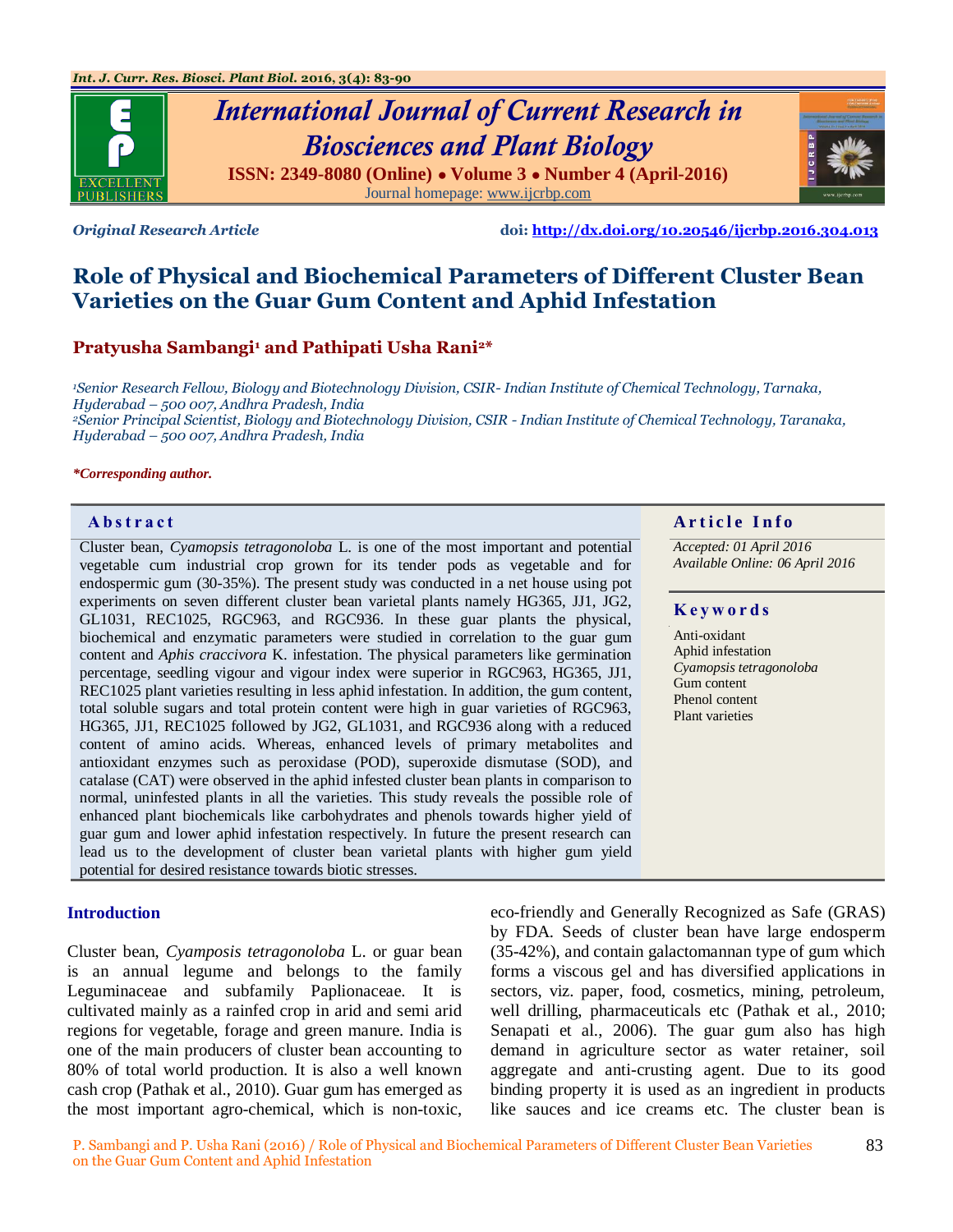cultivated in many parts of India, and only some of its varieties are used for the extraction of gum. Thus, among different varieties produced, the best varieties with higher yield of gum content are often preferred.

Cowpea aphid, *Aphis craccivora* infestation is recorded in considerable proportion in areas where guar is grown (Mohy-ud-din et al., 2009). It is a phloem-sap feeder well known to reduce growth and dry-mass yield of cluster bean. It also accounts for considerable yield losses in India. Due to the aphid feeding on cluster bean the plant growth rates are normally affected. This biotic stress also may induce various chemical, biochemical and antioxidative enzymatic changes as a defensive response. Therefore in the present study, attempts were made to elucidate the cluster bean plant chemical and enzymatic responses to the aphid feeding. Further correlation between the guar gum content and the infestation rates of aphids were also examined, as the higher contents of gum content in the guar plant may reduce the ease of aphid sucking on the plant tissue.

Meager information is available on the varietal variability of cluster bean plants and therefore the present study was undertaken to assess the extent of physical and biochemical parameters among seven varieties of guar and their association with qualitative trait *viz.*, gum content and on the rates of aphid infestation. This study also aimed at understanding of defense strategies in the cluster bean plant under feeding stress caused by *A. craccivora*. The impact of herbivory on the plant metabolites and antioxidant enzymes was determined in both the infested and healthy cluster bean plants.

# **Materials and methods**

# **Plants**

Cluster bean *Cyamopsis tetragonoloba* L. seeds of seven varieties HG365, JJ1, JG2, GL1031, REC1025, RGC963, and RGC936 were procured from Agricultural Research Station, ANGRAU, Anantapur, Andhra Pradesh. The seeds were soaked in water for 10 h and incubated at 28°C for 24 hrs, and the germinated seeds were planted in 2 L pots. The plants were watered (500 ml) for every 2 days.

# **Insects**

A colony of aphids, *Aphis craccivora* Koch, was maintained on cluster bean plants placed in isolation cages under controlled temperature conditions. To

maintain the insect population, 3-week-old plants were continuously supplied to the aphid culture. Infestation of the plants was done by releasing apterous adults of *A. craccivora* on to the cluster bean plants of four week old and allowed to settle. After 24 hrs of release the number of feeding aphids on each plant was counted in order to calculate the rate of infestation.

# **Physical parameters**

*Germination percentage:* In between the moistened germination filter papers twenty seeds in five replicates were placed and incubated in a germinator maintained at constant temperature of 30°C. Seeds with 0.5cm radical and plumule were considered as germinated (ISTA, 1993).

*Seedling vigour:* Seeds were planted between germination papers and kept in vigour stands maintained at 30°C. After seven days total root length and shoot length of all seedlings were noted.

*Vigour index:* Vigour index was calculated by taking the product of seedling vigour (root and shoot length) and germination percentage (Abdul-Baki and Anderson, 1973)

# **Biochemical parameters**

*Gum content:* The gum content in seeds of cluster bean was estimated by the method of Das et al. (1977) and modified by Joshi (2004). Grounded seed sample (100mg) was weighed and transferred to a conical flask with 40mL of  $0.01M$  HgCl<sub>2</sub> and autoclaved at 15 psi for 1 hr. The samples were cooled and the volume was made to 100mL with distilled water. From this extract 10mL was taken and centrifuged at 5000 rpm for 15 min, and 0.5mL of supernatant was taken in another centrifuge tube, to which 4.5mL ethyl alcohol was added to make 90% alcohol. The solution was kept overnight and centrifuged at 5000 rpm and supernatant was removed. Then the residue was dissolved in  $0.01M$  HgCl<sub>2</sub> (5 mL) by boiling in the water bath for 1 hr, and volume was made to 5mL after cooling. From this 1mL of the extract was taken in a test tube and 2mL of 2% phenol was added. Finally, 5mL concentrated  $H_2SO_4$  was added followed by shaking and cooling for 30 min and absorbance was noted at 490 nm. Standard and blank were run simultaneously and Standard curve was prepared using galactose: mannose in 1: 2 ratio.

*Primary metabolites:* Standard methods were executed to estimate the total phenolic content (Singleton and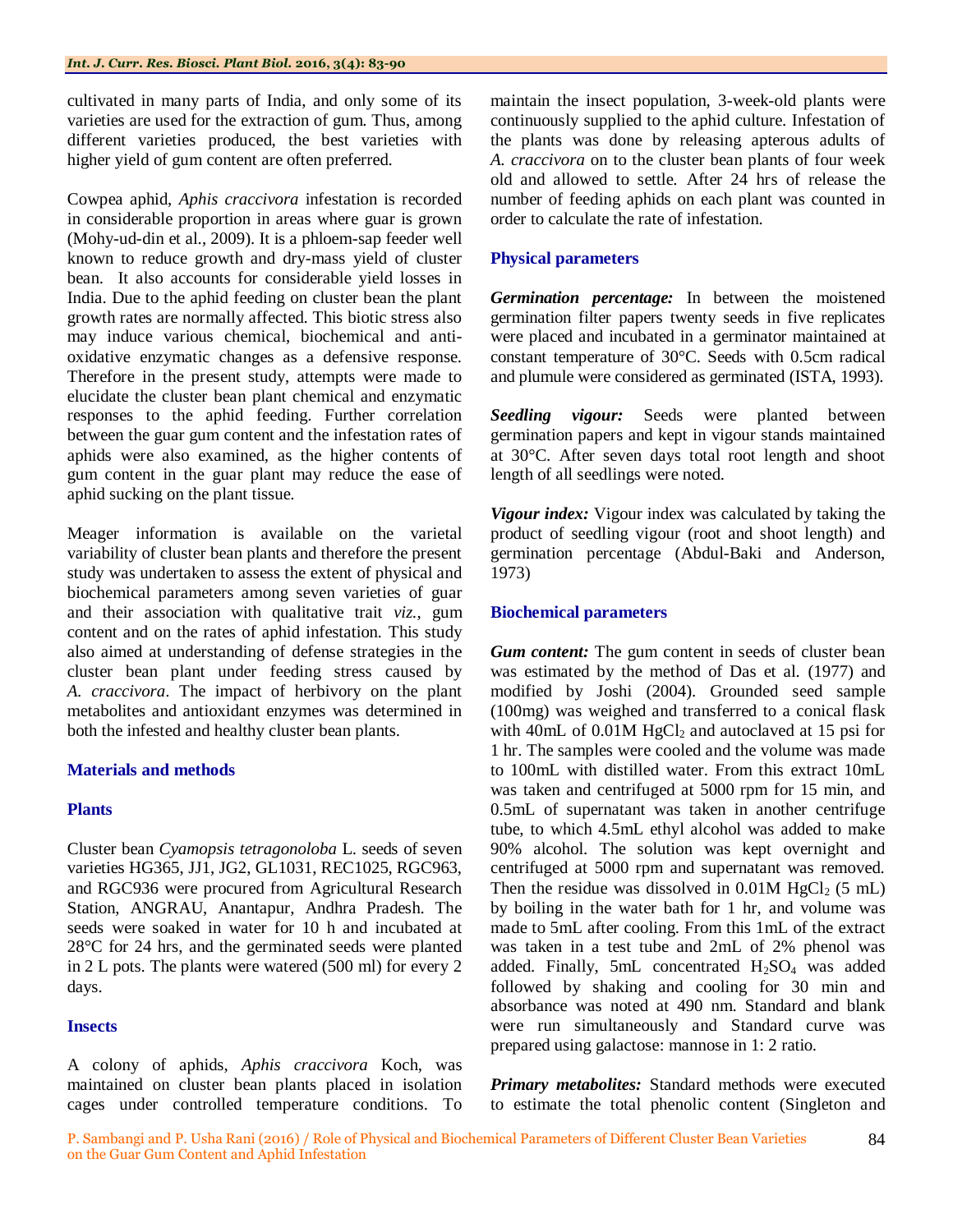Rossi, 1965), total soluble sugars (Dubois et al., 1956), amino acids (Moore and Stein, 1954) and total protein content (Lowry et al., 1951). A comparative estimation of primary metabolites was carried by taking the ethanol extract (1 mL) of both aphid infested and healthy cluster bean leaves of one month aged plant.

# **Enzymatic parameters**

To estimate the biotic stress induced defense enzymes in the uninfested and aphid infested cluster bean plants the antioxidant enzyme estimations of catalase (CAT, EC 1.11.1.6), peroxidase (POD, EC 1.11.1.7), and superoxide dismutase (SOD, EC 1.15.1.1) were performed by following the standard methods of Aebi (1984), Kar and Mishra (1976), and Beyer and Fridovich (1987), respectively.

A comparative study between insect infested and healthy cluster bean plants was done and represented. All the enzyme activities were expressed as Units/gm FW of leaf. The plant leaf material (0.2 g) was homogenized with sodium phosphate buffer at pH 7.0 for CAT, POD and at pH 7.8 for SOD activities. The supernatant was used to measure the activity of the enzymes.

### **Statistical analysis**

All the experiments were performed in 20 replicates and the values were represented as mean  $\pm$  SE. The physical and biochemical parameters of seven cluster bean varieties were analyzed using Tukey's multiple comparison test at *P*<0.05. The differences in the activities between aphid-infested and normal noninfested plants (controls) were analyzed using paired t tests at *P*<0.001. All statistical analysis was performed using the software Origin (version 7.5).

# **Results**

### **Physical parameters**

Seeds of seven cluster bean varieties were evaluated for their germination and seedling vigour under controlled laboratory conditions. Among them RGC963, HG365, JJ1, REC1025 varieties showed better germination rates (Fig. 1A) with further significant root and shoot growths (Fig. 1B) compared to JG2, GL1031, RGC936. This result correlated with the vigour index of the cluster bean plants. Among all the varieties tested HG365 exhibited higher vigour index followed by REC1025, JJ1, RGC963, GL1031, RGC936 and JG2 (Fig. 2).





**Fig. 1:** Percentage of (A) germination and (B) seedling vigour of seven different cluster bean varieties. Values are mean of 20 replicates  $\pm$  SE. Different letters next to the bars representing each compound indicate significant differences at  $p$ <0.05 by Tukey's multiple comparison test.



**Fig. 2:** Vigour Index of seven different varieties of cluster bean. Values are mean of 20 replicates  $\pm$  SE. Different letters next to the bars representing each compound indicate significant differences at *p*<0.05 by Tukey's multiple comparison test.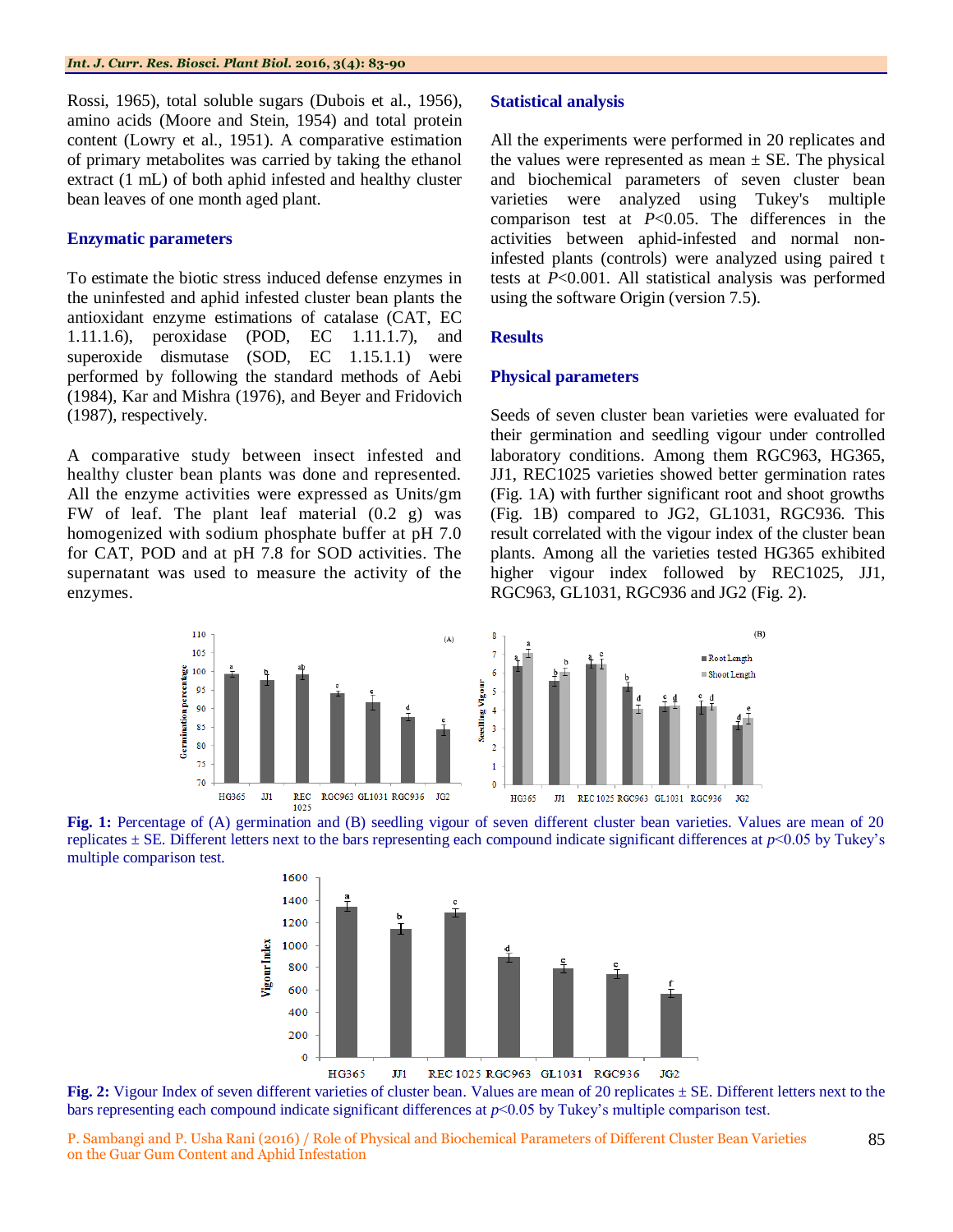#### **Biochemical parameters**

Experimental assessment of metabolite differences among varieties of cluster bean crops were analyzed for their influence over the yield of guar gum content and aphid infestation. The total soluble sugars or carbohydrates, total phenol content and total protein content were quantitatively higher in RGC963, HG365, JJ1, REC1025 guar varieties (Table 1). However, an elevated content of total amino acids was observed in the JG2, GL1031, RGC936 varieties. Further the guar gum content was analyzed from the seeds of all the cluster bean varieties and HG2 exhibited highest percentage of yield followed by REC1025 and JJ1 varieties (Fig. 3). Accordingly, a clear direct correlation between the plant metabolite contents and guar gum yield was observed in all the varieties. Abundance of aphids were monitored among the seven varieties of guar and higher incidence of infestation was observed in RGC936, followed by JG2 and GL1031 (Fig. 4).

|  | <b>Table 1.</b> Carbohydrate and amino acid content in leaves of uninfested and aphid infested cluster bean varieties. |  |  |  |  |  |  |  |  |
|--|------------------------------------------------------------------------------------------------------------------------|--|--|--|--|--|--|--|--|
|--|------------------------------------------------------------------------------------------------------------------------|--|--|--|--|--|--|--|--|

| <b>Varieties</b> | Total carbohydrate content (mg/g FW) |                   | Total amino acid content $(\mu g/g F W)$ |                 |  |
|------------------|--------------------------------------|-------------------|------------------------------------------|-----------------|--|
|                  | <b>Uninfested</b>                    | <b>Infested</b>   | <b>Uninfested</b>                        | <b>Infested</b> |  |
| <b>HG365</b>     | $1.695 \pm 0.013a$                   | $0.844 + 0.007$ b | $728.79 + 4.14a$                         | $443.28 + 4.4h$ |  |
| JJ1              | $1.335+0.028a$                       | $0.740+0.002b$    | $789.97 + 5.66a$                         | $432.26 + 5.2b$ |  |
| <b>REC1025</b>   | $1.37 \pm 0.039a$                    | $0.544 + 0.018h$  | $465.00 \pm 7.5a$                        | $439.59 + 3.6b$ |  |
| <b>RGC963</b>    | $0.926 \pm 0.05a$                    | $0.626 \pm 0.005$ | $377.3 + 4.86a$                          | $346.3 + 5.4b$  |  |
| <b>GL1031</b>    | $0.624 \pm 0.03a$                    | $0.298 + 0.005$   | $389.88 \pm 5.78a$                       | $328.45 + 4.5h$ |  |
| <b>RGC936</b>    | $0.188 + 0.04a$                      | $0.142 + 0.004b$  | $320.93 + 5.24a$                         | $274.14 + 6b$   |  |
| JG2              | $0.622 \pm 0.04a$                    | $0.482+0.004b$    | $286.17 \pm 3.89a$                       | $240.98 + 4b$   |  |

FW is the Fresh Weight. Values are mean of 20 replicates  $\pm$  SE. Values followed by different letters in a row are statistically different ( $p$ <0.001, paired t-test).



**Fig. 3:** Guar gum content in seeds of different cluster bean varieties**.** Values are mean of 20 replicates ± SE. Different letters next to the bars representing each compound indicate significant differences at *p*<0.05 by Tukey's multiple comparison test.



**Fig. 4:** Aphid infestation rate on different cluster bean varieties. Values are mean of 20 replicates  $\pm$  SE. Different letters next to the bars representing each compound indicate significant differences at *p*<0.05 by Tukey's multiple comparison test.

P. Sambangi and P. Usha Rani (2016) / Role of Physical and Biochemical Parameters of Different Cluster Bean Varieties on the Guar Gum Content and Aphid Infestation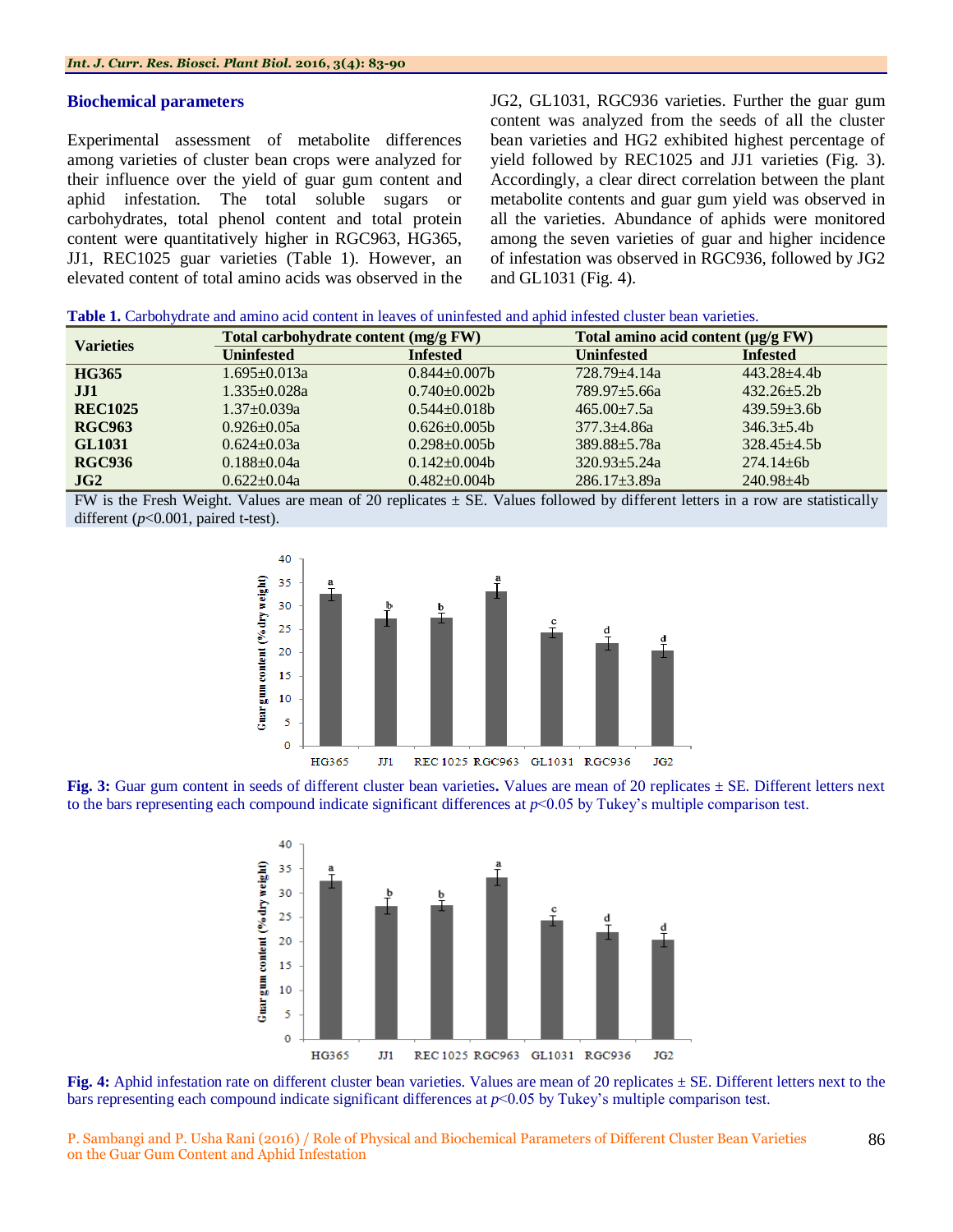### **Aphid infestation**

Feeding of *A. carccivora* on cluster bean plants resulted in decreased total soluble sugars and amino acids with enhanced phenol content and proteins compared to healthy plants. Among all the varieties JG2, GL1031, RGC936 sugar concentrations were very drastically decreased followed by RGC963, HG365, JJ1, and REC1025 varieties. The total amino acids levels were also reduced in all the varieties due to the aphid population attack in comparison to healthy plants (Table 1). Whereas in all the guar varieties namely RGC963, HG365, JJ1, REC1025, JG2, GL1031, RGC936 the total phenol and total protein contents were elevated due to the aphid infestation (Table 2). In addition, the activities of defense-related enzymes were estimated in between the uninfested and aphid infested guar plants and an elevated enzyme activity of POD, SOD and CAT were significant in all seven varieties of aphid infested cluster bean when compared to the healthy plants (Fig. 5).

| <b>Table 2.</b> Carbohydrate and amino acid content in leaves of uninfested and aphid infested cluster bean varieties. |  |
|------------------------------------------------------------------------------------------------------------------------|--|
|------------------------------------------------------------------------------------------------------------------------|--|

| <b>Varieties</b> | Total phenol content $(\mu g/g F W)$ |                    | Total protein content $(\mu g/g F W)$ |                     |  |
|------------------|--------------------------------------|--------------------|---------------------------------------|---------------------|--|
|                  | <b>Uninfested</b>                    | <b>Infested</b>    | <b>Uninfested</b>                     | <b>Infested</b>     |  |
| <b>HG365</b>     | $656.89 \pm 6.4a$                    | $276.41 \pm 3.49$  | $116.83 \pm 5.3a$                     | $131.39 \pm 4.21 b$ |  |
| JJI              | $407.89 \pm 4.2a$                    | $266.50 + 4.69$    | $112.36 \pm 1.7a$                     | $144.82 \pm 3.2b$   |  |
| <b>REC1025</b>   | 524.86±4.8a                          | $330.02 + 4.04b$   | $102.34 + 5.1a$                       | $138.83 \pm 5.5b$   |  |
| <b>RGC963</b>    | $447.03 \pm 6.8a$                    | $185.03 \pm 3.56b$ | $93.22 + 2.1a$                        | $113.34 \pm 5.5b$   |  |
| <b>GL1031</b>    | $364.77 \pm 3.3a$                    | $176.08 \pm 2.81$  | $68.44 + 3.3a$                        | $74.66\pm3.1b$      |  |
| <b>RGC936</b>    | $405.05 + 6.2a$                      | $133.94 + 2.96h$   | $64.78 + 2.2a$                        | $69.66 \pm 2.9b$    |  |
| JG2              | $212.32 + 5.5a$                      | $120.33 + 5.12b$   | $35.13 + 3a$                          | $35.06 + 2.8b$      |  |

FW is the Fresh Weight. Values are mean of 20 replicates  $\pm$  SE. Values followed by different letters in a row are statistically different (*p*<0.001, paired t-test).



**Fig. 5:**Anti-oxidant enzyme activity of (A) peroxidase, (B) superoxide dismutase and (C) catalase in leaves between uninfested and aphid infested of cluster bean varieties. Values are mean of 20 replicates  $\pm$  SE. Values followed by different letters next to bars are statistically different (*p*<0.001, paired t-test).

### **Discussion**

Cluster bean is one of the most important vegetable and commercial crop of the world, with a global production of 7.5 to 10.0 lakh tons of guar every year. In order to contribute for better crop production, it is necessary to find out the effects of various physical and biochemical parameters of different guar varieties on its growth and

87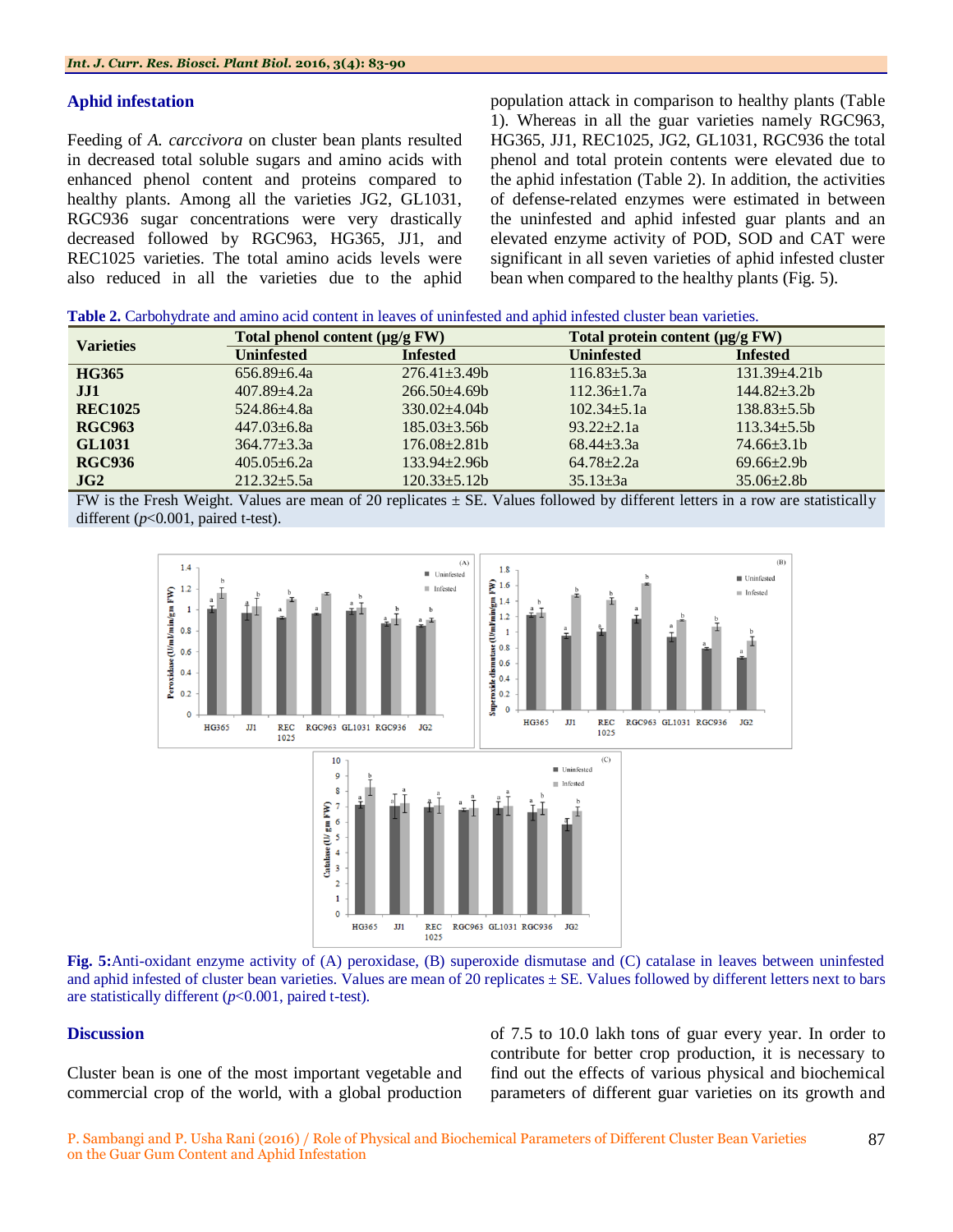yield potential. Sometimes the row spacings can also influence the growth and yield of the guar varieties (Mahmood et al., 1988). From the present investigation it is revealed that among all seven varieties of guar tested RGC963, HG365, JJ1, and REC1025 were more efficient with better germination, vigour and sustainability, which could aid in increased crop yield.

The growth and development of plants is often affected by its primary metabolism (Rojas et al., 2014). In the present research it is observed that the primary metabolite contents such as total carbohydrates, proteins and phenols of different cluster bean varieties were directly in relation to the plant vigour. Among all the guar varieties, RGC963, HG365, JJ1, and REC1025 had better germination percentage and vigour and accordingly they resulted in significant contents of primary metabolites. Thus the regulation primary metabolism in the plant is essential for its yield and defense responses.

From literature it is evident that the physical parameters and chemical composition of guar seed content can affect its yield of gum content (Murwan et al., 2012). The higher content of carbohydrates in HG365, RGC963, REC1025, and JJ1 cluster bean varieties had resulted in their significant yield of guar gum content. This can further assists us in selection of guar varieties with better gum yield and in the production of guar plants with an upregulated carbohydrate metabolism.

The primary metabolism of plant can modulate its herbivore resistance (Schwachtje and Baldwin, 2008). The guar varieties of JG2, GL1031, and RGC936 were highly susceptible to the invasion of aphids, in comparison to other varietal plants. It is due to a quantitatively reduced metabolic rate in these JG2, GL1031, and RGC936 varieties that resulted in an increased rate of pest attack. Plant primary metabolites such as carbohydrates, amino acids and proteins provide essential nutrients to the insects (Howe and Schaller, 2008). So they are expected to serve important function in the interaction of plant with biotic/aphid environment.

The primary metabolites which are precursors for secondary metabolite production are important compounds of resistance in plants (Whittaker and Feeny, 1971; Bolton, 2009). The quantitative estimations of the total phenol content and total proteins in aphid-infested guar plants exhibited increased levels in comparison to the healthy normal plant of all the seven guar varieties. This alteration in phenolic metabolism due to herbivory in the infested plants was reported earlier. Enhanced phenol contents were observed in the *Rhopalosiphum padi* L infested winter wheat cultivars (Leszczynski, et al., 1985). Increased levels of gallic, chlorogenic, vanilic, caffeic, syringic and salicylic acids were found in the winter Triticale due to feeding of grain aphid, *Sitobion avenae* F (Chrzanowski and Leszczynski, 2008). This phenolic elevation in guar plant can be explained as a mechanism of defense that acts as a barrier to aphid feeding. Infested guar plant also expressed higher levels of proteins than normal plant. This enhancement of protein content in the plant due to infestation as a host resistance mechanism was also observed in *Ricinus communis*, *Eucalyptus globulus*, and *Manihot utilissima* infested by *Retithrips syriacus* (Ananthakrishnan et al., 1992). These enhanced phenols and proteins in guar plant can serve in defending themselves from further aphid feeding.

In comparison to healthy plants, the aphid populations resulted in declined levels of carbohydrate concentrations in the infested cluster bean plants. Similar trend of reduced sugar concentrations was observed in all the seven infested varietal plants. It can be a nutrition deficit condition maintained by the guar plant to avoid further feeding of the aphids. A significant reduction in the sugar levels was also observed in cabbage plant against phloem sucking aphid, *Brevicoryne brassicae L*. (Khattab, 2007). Also the effect of aphid infestation exhibited reduced carbohydrate contents in the *Brassica juncea* plant (Singh and Sinhal, 2011). Insect herbivory exhibited a decline in the amino acid contents of the infested guar plants. The levels of free amino acids were also reduced in the maize seedlings due to *Sitobion avenae* F. attack (Eleftherianos et al., 2006).

Plants are able to produce reactive oxygen species (ROS) under stress conditions that are involved in the plant defense (Liu et al., 2010). Higher levels of anti-oxidative enzymes such as SOD, CAT, and POD are significantly elevated in the cluster bean plants due to aphid feeding. These anti-oxidant enzymes are even altered in cluster bean plant under zinc stress (Vijayarengan, 2013). Through literature it is evident that aphid infestation enhances the biochemical and defense enzymes of different host plants (Sadek et al., 2013). The increase in SOD and POD explains the enhanced ROS due to herbivory. Similar results were observed in wheat lines infected by powdery mildew (Pal et al., 2013). These biochemicals and enzymes can play their respective roles to shield the plants from further aphid feeding.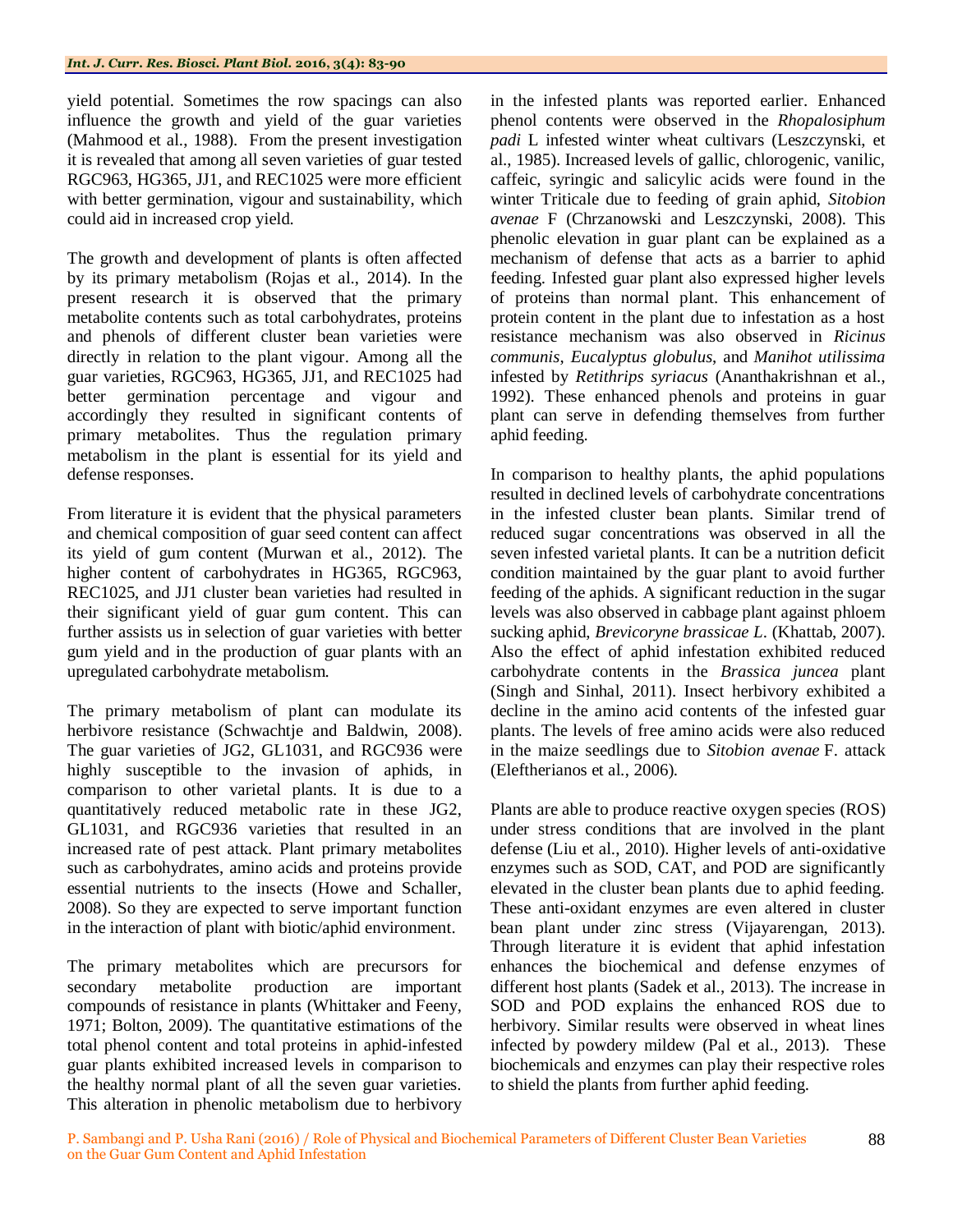#### **Conclusion**

In conclusion, a positive correlation was found between the physical/ biochemical parameters of guar plant towards the gum content and rates of aphid infestation. Among the seven guar varieties tested, RGC963, HG365, JJ1, and REC1025 were more desirable with vigour and better gum yield. The regulation of carbohydrate and phenolic metabolism in guar plants can aid in the development of short duration, fast growing, and high yielding varieties of cluster bean for gum and vegetable purposes. This study also assists in better understanding of phytochemical and anti-oxidant enzyme changes in aphid infested cluster bean plants which helps in development of varieties of guar with required tolerance/resistance towards biotic stresses.

# **Conflict of interest statement**

Authors declare that they have no conflict of interest.

# **Acknowledgement**

Authors express their gratitude to Dr. Chandrasekhar, Director, CSIR-Indian Institute of Chemical Technology, Hyderabad, India for the encouragement and facilities provided to carry out this work. We also thank Mrs. P. Radhika, Scientist, Agricultural Research Station, ANGRAU, Anantapur, Andhra Pradesh, for providing the plant material.

# **References**

- Abdul-Baki, A.A., Anderson, J.D., 1973. Vigour determination in soyabean seeds by multiple criteria. Crop. Sci. 13, 630- 633.
- Aebi, H., 1984. Catalase. In: Methods in Enzymology (Ed.: Packer, L.). Academic Press. Orlando. pp.121–126.
- Ananthakrishnan, T.N., Gopichandran, R., Gurusubramanian, G., 1992. Influence of chemical profiles of host plants on the infestation diversity of *Retithrips syriacus*. J. Biosci. 17, 483–489.
- Beyer Jr, W.F., Fridovich, I., 1987. Assaying for superoxide dismutase activity: some large consequences of minor changes in conditions. Anal. Biochem. 161, 559–566.
- Bolton, M.D., 2009. Primary metabolism and plant defense fuel for the fire. Mol. Plant. Microbe. Interact*.* 22, 487– 497.
- Chrzanowski, G., Leszczynski, B., 2008. Induced accumulation of phenolic acids in winter triticale (Triticosecale Wittm) under insects feeding. Herba. Pol. 54, 33-40.
- Das, B., Arora, S.K., Luthra, Y.P., 1977. A rapid method for determination of gum in guar (*Cyamopsis tetragonoloba*

(L.) Taub.), in Proceedings of the 1st Institute for Conflict Analysis and Resolution Workshop. 117–123.

- Dubois, M., Gilles, K.A., Hamilton, J.K., Rebers, P.A., Smith, F., 1956. Colorimetric method for determination of sugars and related substances. Anal. Chem. 28, 350–356.
- Eleftherianos, I., Vamvatsikos, P., Ward, D., Gravanis, F., 2006. Changes in the levels of plant total phenols and free amino acids induced by two cereal aphids and effects on aphid fecundity. J. Appl. Entomol. 130, 15-19.
- Howe, G.A., Schaller, A., 2008. Direct defenses in plants and their induction by wounding and insect herbivores. In: Induced Plant Resistance to Herbivory (Ed.: Schaller, A.). Springer, New York. pp.7–29.
- ISTA., 1993. International rules for seed testing. Seed. Sci. Technol. 21, 1-288.
- Joshi, U.N., 2004. Advances in chemistry, biochemistry and industrial utilization of guar seed. In: Guar (Eds.: Singh, J.V., Dahiya, B.S.). Indian Society of Forage Research, India. pp.197-229.
- Kar, M., Mishra, D., 1976. Catalase, peroxidase and polyphenol oxidase activities during rice leaf senescence. Plant. Physiol. 57, 315–319.
- Khattab, H., 2007. The defense mechanism of cabbage plant against phloem-sucking aphid (*Brevicoryne brassicae* L.). Aust. J. Basic. Appl. Sci. 1, 56–62.
- Leszczynski, B., Warchol, J., Niraz, S., 1985. The influence of phenolic compounds on the preference of winter wheat cultivars by cereal aphids. Insect. Sci. Appl. 6, 157-158.
- Liu, Y., Ye, N., Liu, R., Chen, M., Zhang, J., 2010. H<sub>2</sub>O<sub>2</sub> mediates the regulation of ABA catabolism and GA biosynthesis in Arabidopsis seed dormancy and germination. J. Exp. Bot. 61, 2979– 2990.
- Lowry, O.H., Rosenbrough, N.J., Farr, A.L., Randall, R.J., 1951. Protein measurement with Folin phenol reagent. J. Biol. Chem. 193, 265–275.
- Mahmood, A., Iqbal, M.A.M., Saleem, M.I., 1988. Growth and yield of three guar cultivars as influenced by different row spacing. Pak. J. Agri. Res. 9, 168-170.
- Mohy-ud-din, Q., Abbas, G., Abbas, Z., Hussain, I., Aslam, M., Akram, M., Nawaz, M., 2009. Comparative efficacy of carbamate and pyrethroid insecticides for the control of aphid (*Acyrthosiphon pisum*) on guar (C*yamopsis tetragonolobus* L.) crop. Pak. Entomol. 31, 53-56.
- Moore, S., Stein, W.H., 1954. A modified ninhydrin reagent for the photometric determination of amino acids and related compounds. J. Biol. Chem. 211, 907-913.
- Murwan, K.S., Abdel Wahab, A., Nouri, S.H., 2012. Quality assessment of guar gum of guar (*Cyamopsis tetragonolaba*). ISCA J. Biol. Sci. 1, 67-70.
- Pal, M., Kovacs, V., Vida, G., Szalai, G., Janda, T., 2013. Changes induced by powdery mildew in the salicylic acid and polyamine contents and the antioxidant enzyme activities of wheat lines. Eur. J. Plant. Pathol. 135, 35–47.
- Pathak, R., Singh, M., Henry, A., 2009. Genetic divergence in Cluster bean (*Cyamopsis tetragonoloba*) for seed yield and gum content under rainfed conditions, Indian. J. Agri. Sci. 79, 559–561.

P. Sambangi and P. Usha Rani (2016) / Role of Physical and Biochemical Parameters of Different Cluster Bean Varieties on the Guar Gum Content and Aphid Infestation